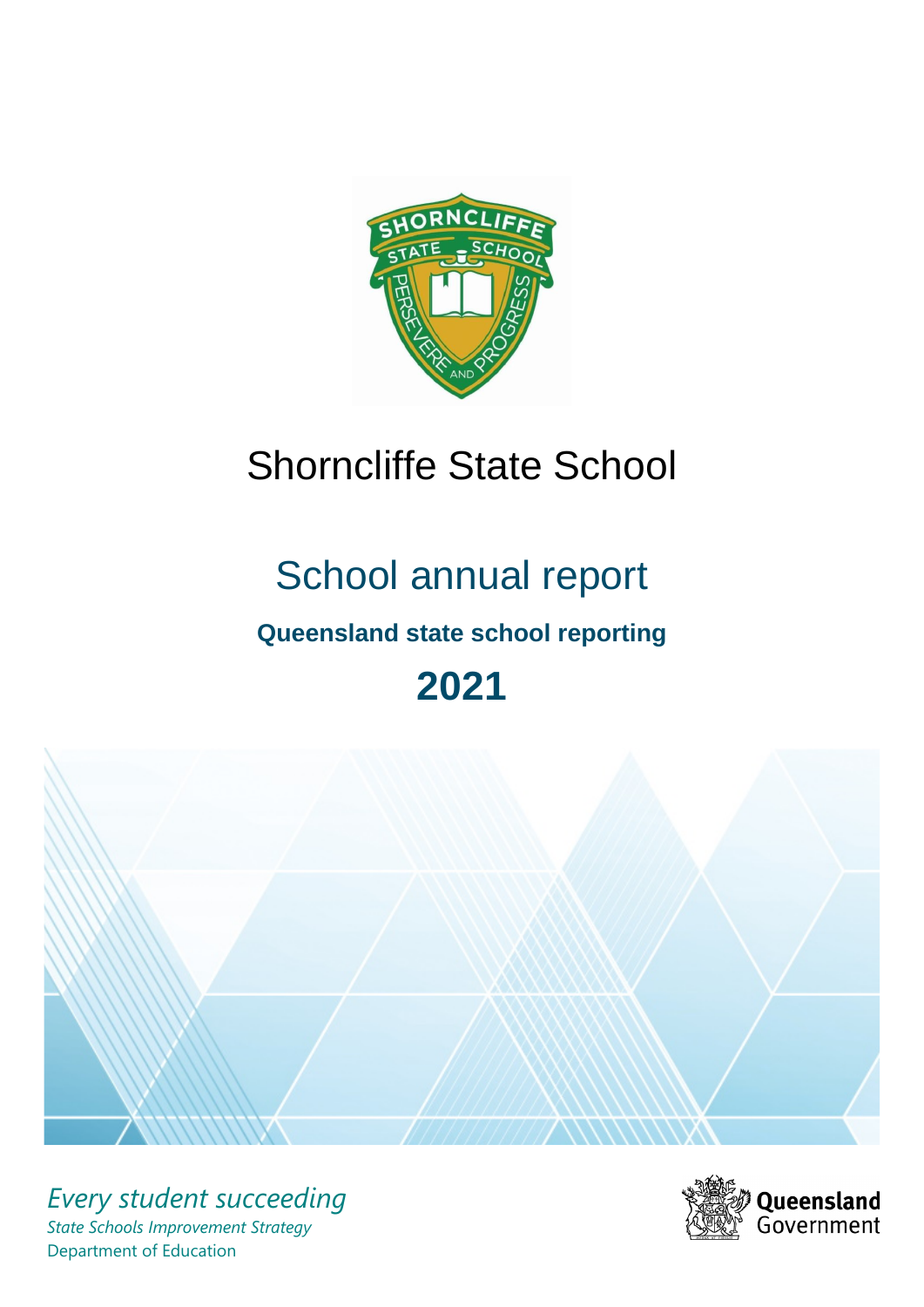**OFFICIAL – Public** Published as information source only. Public information used to create this report may not appear in this format in the public domain Please refer to disclaimer information.

#### **Contact details**

| <b>Postal Address</b> | Yundah Street Shorncliffe 4017    |
|-----------------------|-----------------------------------|
| <b>Phone</b>          | (07) 3631 9222                    |
| Fax                   | (07) 3631 9200                    |
| Email                 | principal@shorncliffess.eq.edu.au |
| Website               | https://shorncliffess.eq.edu.au   |

#### **Disclaimer**

The materials presented in this report are distributed by the Department of Education (the department) as an information source only.

The information and data in this report is subject to change without notice.<br>The department makes no statements, representations, or warranties about the accuracy or completeness of, and you should not rely on, any informa report.

The department disclaim all responsibility and all liability (including without limitation, liability in negligence) for all expenses, losses, damages and costs you might incur as a result of the information in this report being inaccurate or incomplete in any way, and for any reason.

Despite our best efforts, the department makes no warranties that the information in this report is free of infection by computer viruses or other contamination.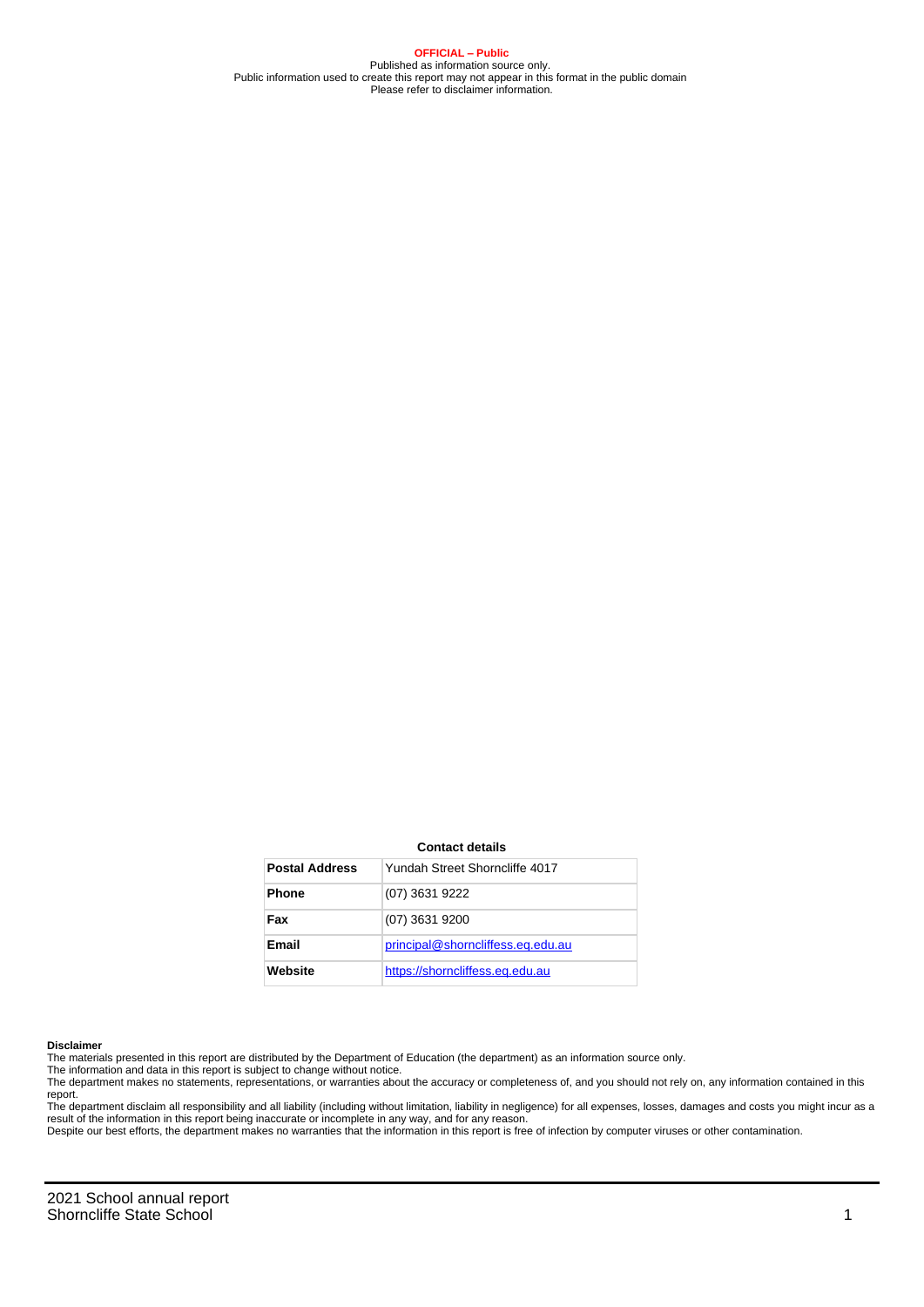| School context                   |                                                                                                                                                                                              |
|----------------------------------|----------------------------------------------------------------------------------------------------------------------------------------------------------------------------------------------|
| Coeducational or single sex      | Coeducational                                                                                                                                                                                |
| <b>Independent Public School</b> | No.                                                                                                                                                                                          |
| Year levels offered in 2021      | Prep Year - Year 6                                                                                                                                                                           |
| Webpages                         | Additional information about Queensland state schools is located on the:<br>My School website<br>Queensland Government data website<br>Queensland Government schools directory website.<br>٠ |

# **Characteristics of the student body**

### **Student enrolments**

#### **Table 1: Student enrolments by year level**

|                   | <b>February</b> |      |      | <b>August</b> |      |      |
|-------------------|-----------------|------|------|---------------|------|------|
| <b>Year Level</b> | 2019            | 2020 | 2021 | 2019          | 2020 | 2021 |
| <b>Prep Year</b>  | 48              | 47   | 50   | 46            | 48   | 49   |
| Year 1            | 52              | 46   | 55   | 52            | 49   | 55   |
| Year 2            | 51              | 56   | 51   | 49            | 57   | 51   |
| Year <sub>3</sub> | 62              | 52   | 62   | 61            | 53   | 62   |
| Year 4            | 46              | 66   | 53   | 47            | 66   | 53   |
| Year 5            | 50              | 33   | 45   | 50            | 33   | 46   |
| Year <sub>6</sub> | 42              | 49   | 34   | 41            | 50   | 34   |
| <b>Total</b>      | 351             | 349  | 350  | 346           | 356  | 350  |

Notes

1. Student counts include headcount of all full- and part-time students at the school.

## **Average class sizes**

#### **Table 2: Average class size information for each phase of schooling**

| <b>Year Levels</b> | 2019 | 2020 | 2021 |
|--------------------|------|------|------|
| Prep – Year 3      | 24   | 23   | 20   |
| Year 4 – Year 6    | 26   | 25   |      |

Notes

1. Classes are measured against the target of 25 students per teacher in Prep to Year 3 and Years 11 to 12, and target of 28 students per teacher in Years 4 to 10. Where composite classes exist across cohorts (e.g. Year 3/4) the class size targets would be the lower cohort target.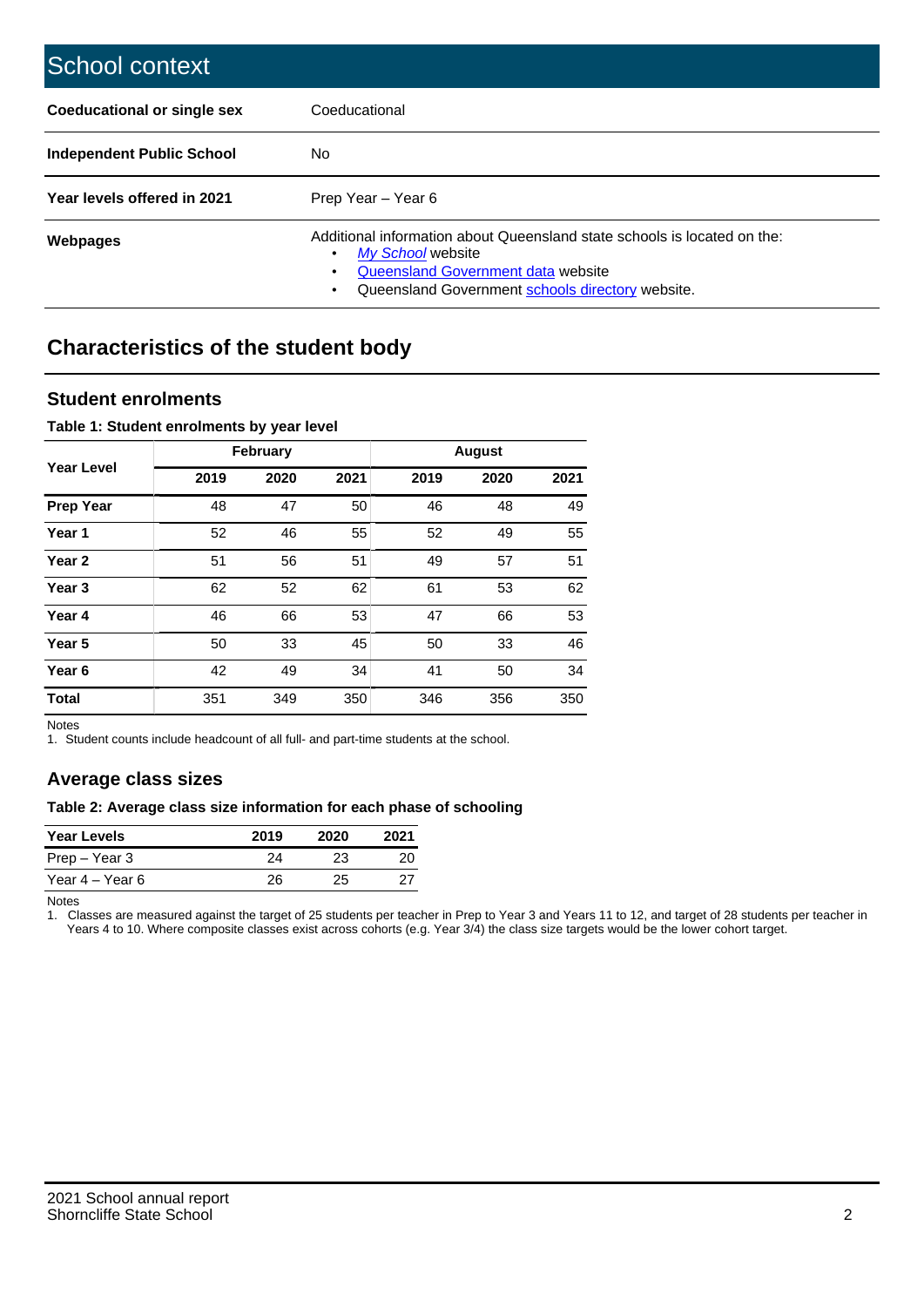## **Respectful relationships education**

To support students' learning, health and wellbeing all state schools are required to implement respectful relationships education through the Prep to Year 10 Australian Curriculum: Health and Physical Education and/or through school pastoral care programs across Prep to Year 12.

### **Parent, student and staff satisfaction**

Tables 3–5 show selected items from the Parent/Caregiver, Student and Staff School Opinion Surveys. In response to the COVID-19 health emergency, the annual school opinion surveys of students, teachers and staff were not administered in 2020. A new time series started in 2021 and data from this collection is not considered directly comparable with earlier collections due to significant methodology changes.

For state level information go to the **[School Opinion Survey](https://qed.qld.gov.au/publications/reports/statistics/schooling/schools/schoolopinionsurvey) webpage**.

#### **Table 3: Parent/Caregiver Survey**

| Percentage of parents/caregivers who agree <sup>1</sup> that:                                               | 2019   | 2020 | 2021   |
|-------------------------------------------------------------------------------------------------------------|--------|------|--------|
| This is a good school.                                                                                      | 95.9%  |      | 100.0% |
| My child likes being at this school. <sup>2</sup>                                                           | 98.0%  |      | 99.0%  |
| My child feels safe at this school. <sup>2</sup>                                                            | 98.0%  |      | 97.1%  |
| My child's learning needs are being met at this school. <sup>2</sup>                                        | 89.8%  |      | 92.0%  |
| My child is making good progress at this school. <sup>2</sup>                                               | 91.8%  |      | 95.0%  |
| Teachers at this school expect my child to do his or her best. <sup>2</sup>                                 | 100.0% |      | 97.0%  |
| Teachers at this school provide my child with useful feedback about his or her school<br>work. <sup>2</sup> | 89.4%  |      | 95.8%  |
| Teachers at this school motivate my child to learn. <sup>2</sup>                                            | 93.9%  |      | 92.9%  |
| Teachers at this school treat students fairly. <sup>2</sup>                                                 | 95.7%  |      | 95.1%  |
| I can talk to my child's teachers about my concerns. <sup>2</sup>                                           | 90.0%  |      | 96.0%  |
| This school works with me to support my child's learning. <sup>2</sup>                                      | 91.8%  |      | 96.9%  |
| This school takes parents' opinions seriously. <sup>2</sup>                                                 | 91.8%  |      | 95.8%  |
| Student behaviour is well managed at this school. <sup>2</sup>                                              | 91.8%  |      | 95.0%  |
| This school looks for ways to improve. <sup>2</sup>                                                         | 98.0%  |      | 97.9%  |
| This school is well maintained. <sup>2</sup>                                                                | 95.9%  |      | 97.0%  |

Notes

1. Agree represents the percentage of respondents who Somewhat Agree, Agree or Strongly Agree with the statement.

2. Nationally agreed parents/caregiver items.

3. DW = Data withheld to ensure confidentiality.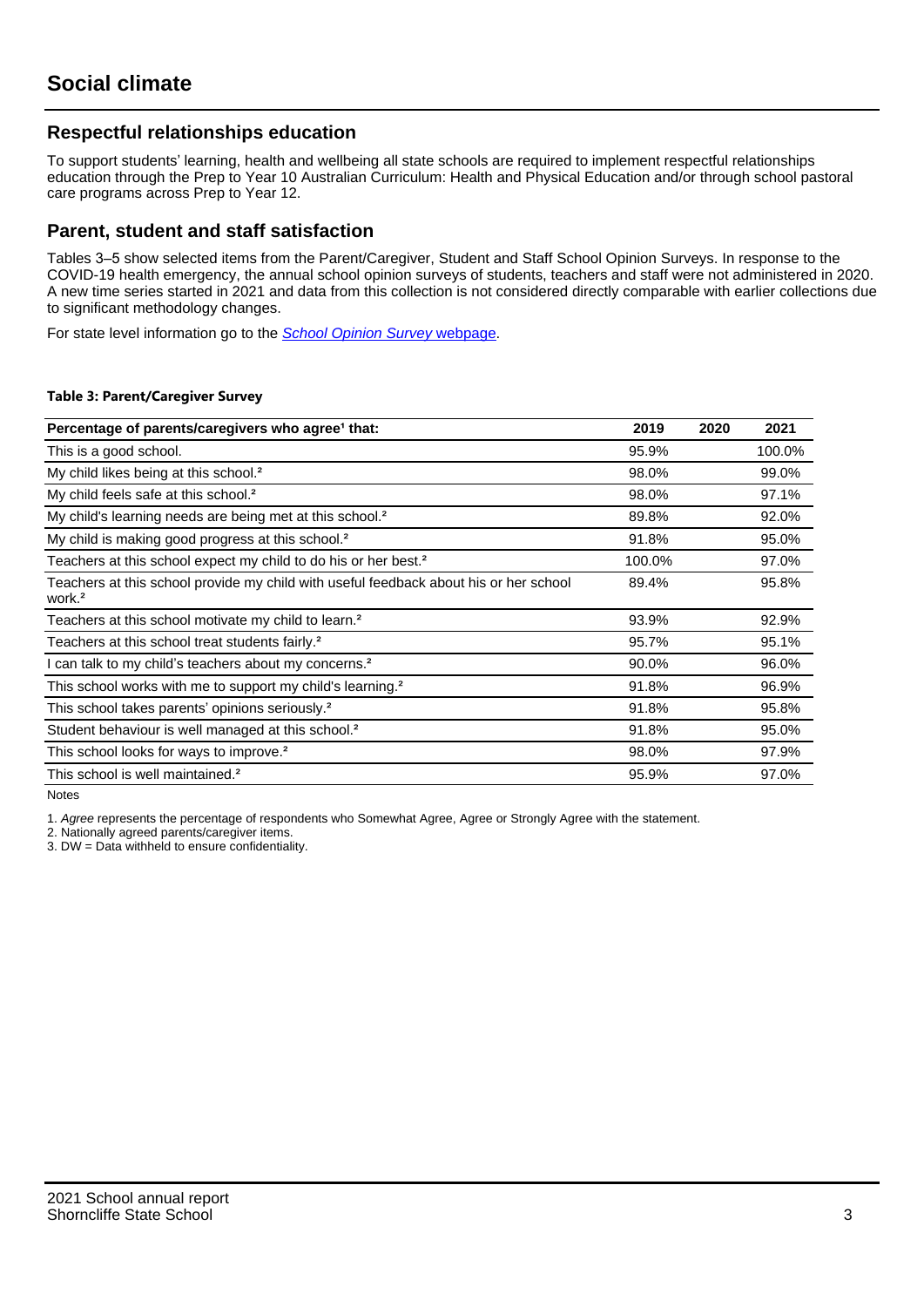#### **Table 4: Student Survey**

| Percentage of students who agree <sup>1</sup> that:                            | 2019  | 2020 | 2021   |
|--------------------------------------------------------------------------------|-------|------|--------|
| I like being at my school. <sup>2</sup>                                        | 96.2% |      | 100.0% |
| I feel safe at my school. <sup>2</sup>                                         | 98.1% |      | 100.0% |
| My teachers motivate me to learn. <sup>2</sup>                                 | 97.1% |      | 95.0%  |
| My teachers expect me to do my best. <sup>2</sup>                              | 99.1% |      | 100.0% |
| My teachers provide me with useful feedback about my school work. <sup>2</sup> | 98.1% |      | 89.5%  |
| Teachers at my school treat students fairly. <sup>2</sup>                      | 89.8% |      | 90.0%  |
| I can talk to my teachers about my concerns. <sup>2</sup>                      | 84.1% |      | 85.0%  |
| My school takes students' opinions seriously. <sup>2</sup>                     | 88.5% |      | 84.2%  |
| Student behaviour is well managed at my school. <sup>2</sup>                   | 88.0% |      | 75.0%  |
| My school looks for ways to improve. <sup>2</sup>                              | 98.1% |      | 100.0% |
| My school is well maintained. <sup>2</sup>                                     | 95.2% |      | 100.0% |
| My school gives me opportunities to do interesting things. <sup>2</sup>        | 94.4% |      | 95.0%  |

Notes

1. Agree represents the percentage of respondents who Somewhat Agree, Agree or Strongly Agree with the statement.

2. Nationally agreed student items.

3. DW = Data withheld to ensure confidentiality.

#### **Table 5: Staff Survey**

| Percentage of staff who agree <sup>1</sup> that:                                                            | 2019   | 2020 | 2021   |
|-------------------------------------------------------------------------------------------------------------|--------|------|--------|
| I feel confident embedding Aboriginal and Torres Strait Islander perspectives across the<br>learning areas. | 90.5%  |      | 91.7%  |
| I enjoy working at this school. <sup>2</sup>                                                                | 100.0% |      | 94.1%  |
| I feel this school is a safe place in which to work. <sup>2</sup>                                           | 100.0% |      | 100.0% |
| I receive useful feedback about my work at this school. <sup>2</sup>                                        | 92.6%  |      | 87.5%  |
| Students are encouraged to do their best at this school. <sup>2</sup>                                       | 100.0% |      | 100.0% |
| Students are treated fairly at this school. <sup>2</sup>                                                    | 100.0% |      | 100.0% |
| Student behaviour is well managed at this school. <sup>2</sup>                                              | 100.0% |      | 100.0% |
| Staff are well supported at this school. <sup>2</sup>                                                       | 92.6%  |      | 82.4%  |
| This school takes staff opinions seriously. <sup>2</sup>                                                    | 88.9%  |      | 76.5%  |
| This school looks for ways to improve. <sup>2</sup>                                                         | 100.0% |      | 100.0% |
| This school is well maintained. <sup>2</sup>                                                                | 100.0% |      | 100.0% |
| This school gives me opportunities to do interesting things. <sup>2</sup>                                   | 92.6%  |      | 94.1%  |

Notes

1. Agree represents the percentage of respondents who Somewhat Agree, Agree or Strongly Agree with the statement.

2. Nationally agreed staff items.

3. DW = Data withheld to ensure confidentiality.

## **Description of how this school manages non-attendance**

Queensland state schools manage non-attendance in line with the Queensland Department of Education procedures: [Managing Student Absences and Enforcing Enrolment and Attendance at State Schools](https://ppr.qed.qld.gov.au/pp/managing-student-absences-and-enforcing-enrolment-and-attendance-at-state-schools-procedure); and [Roll Marking in State Schools,](https://ppr.qed.qld.gov.au/pp/roll-marking-in-state-schools-procedure) which outline processes for managing and recording student attendance and absenteeism.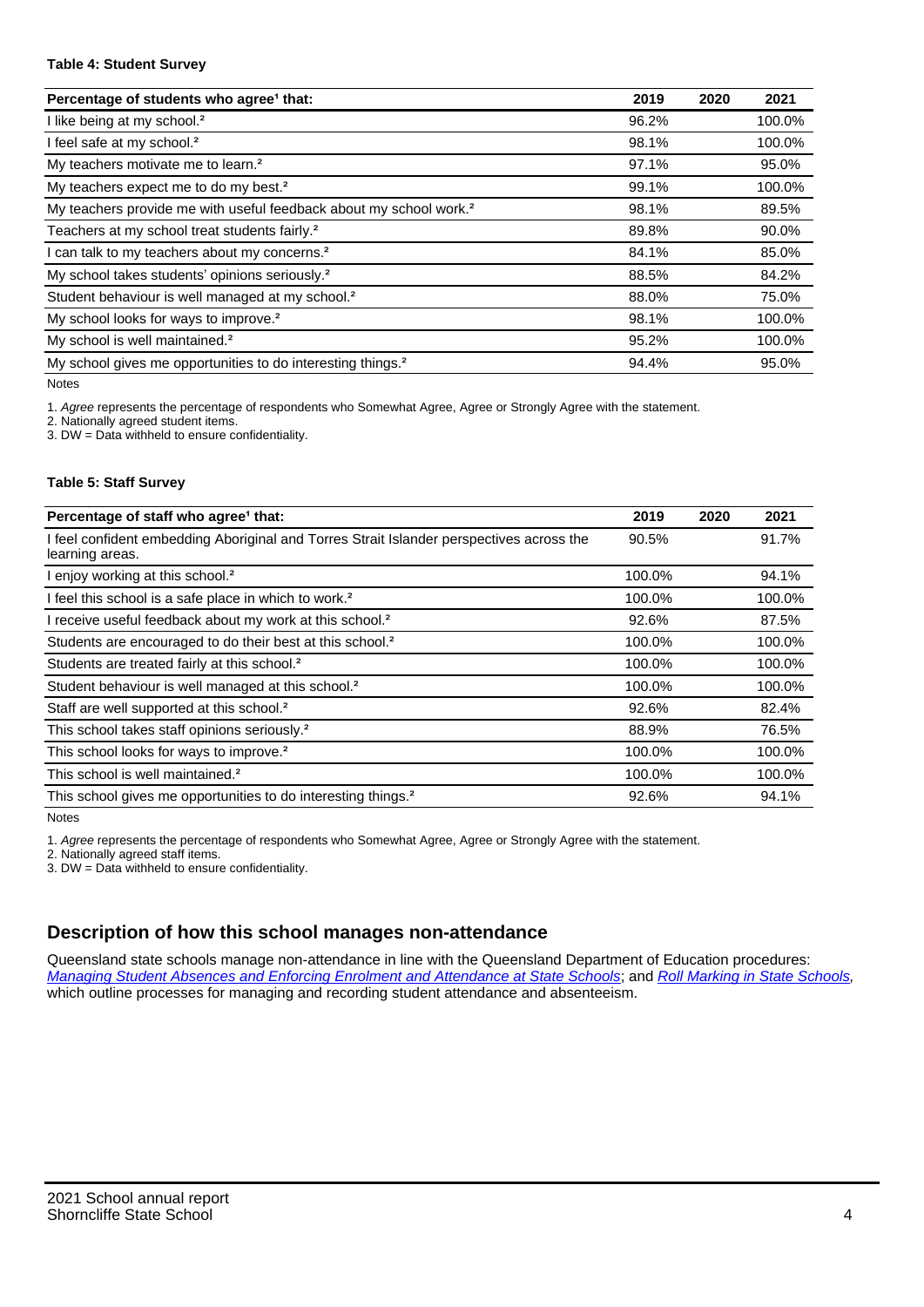## **School disciplinary absences**

#### **Table 6: Count of school disciplinary absences at this school**

| Type of school disciplinary absence | 2019 | 2020 | 2021 |
|-------------------------------------|------|------|------|
| Short suspension                    | 3    |      | 6    |
| Long suspension                     |      |      |      |
| Exclusion                           |      |      |      |
| Total                               |      | 6    | 6    |

Notes

1. School disciplinary absence (SDA) data is a total of short suspensions (1–10 days), long suspensions (11–20 days), exclusions and cancellations. 2. The number of SDAs is not the number of students who received an SDA as one student may be suspended several times in a school year. Each time a student is suspended it is recorded as an additional SDA. The data does not reflect the outcomes of appeal decisions.

3. 2020 data was impacted by the COVID-19 health emergency. There were significantly fewer SDAs during the home-based learning period (the first five weeks of Term 2) compared to other years.

# **School funding**

## **School income broken down by funding source**

School income, reported by financial year accounting cycle using standardised national methodologies and broken down by funding source is available via the  $My$  School website.

#### **How to access our income details**

- 1. Click on the My School link <http://www.myschool.edu.au/>.
- 2. Enter the school name or suburb of the school you wish to search.

|  | Search by school name or suburb |  | <b>School sector</b> |  | $\sim$ and $\sim$ represents the set of $\sim$ | <b>State</b> |  |  |  |
|--|---------------------------------|--|----------------------|--|------------------------------------------------|--------------|--|--|--|
|--|---------------------------------|--|----------------------|--|------------------------------------------------|--------------|--|--|--|

3. Click on View School Profile to access the school's profile.



4. Click on Finances and select the appropriate year to view school financial information.

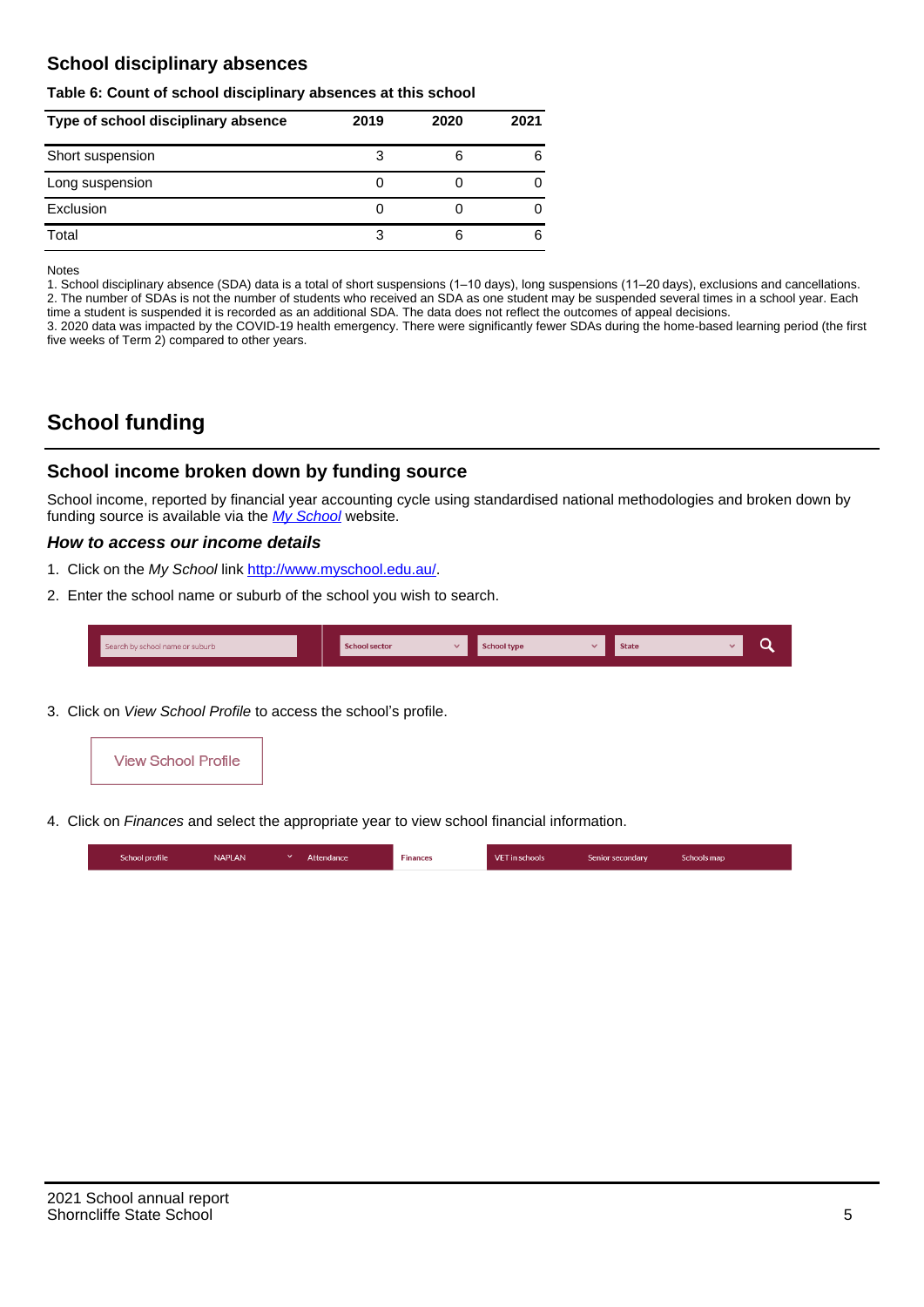# **Teacher standards and qualifications**

The Teacher registration eligibility requirements: Policy (p.1) states:

To be eligible for registration, a person must satisfy the Queensland College of Teachers (QCT) that they meet requirements regarding qualification and experience, or have otherwise met the requirements of the Australian Professional Standards for Teachers (APST). A person must also satisfy the QCT that they are suitable to teach and meet English language proficiency requirements. All these requirements are specified in the Act and the Education (Queensland College of Teachers) Regulation 2005 (the Regulation).

The qualifications required for teacher registration are successful completion of either -

- (a) a four-year initial teacher education program including teacher education studies of at least one year (e.g. a Bachelor of Education, or a double Bachelor degree in Science and Teaching) or
- (b) a one-year graduate initial teacher education program following a degree (e.g. a one-year Graduate Diploma of Education (Secondary) after a three-year Bachelor degree) or
- (c) another course of teacher education that the QCT is reasonably satisfied is the equivalent of (a) or (b). These are considered on a case-by-case basis.

For more information, please refer to the following link:

• <https://www.qct.edu.au/registration/qualifications>

# **Workforce composition**

## **Staff composition, including Indigenous staff**

#### **Table 7: Workforce composition for this school**

|                    |      | <b>Teaching staff</b> |                 |      | Non-teaching staff |      |      | Indigenous staff |      |
|--------------------|------|-----------------------|-----------------|------|--------------------|------|------|------------------|------|
| <b>Description</b> | 2019 | 2020                  | 2021            | 2019 | 2020               | 2021 | 2019 | 2020             | 2021 |
| Headcount          | 27   |                       | 29              | 12   |                    |      |      |                  |      |
| <b>FTE</b>         | 22   | 21                    | 22 <sub>1</sub> |      |                    | 9    |      |                  |      |

Notes

1. Teaching staff includes school leaders.

2. Indigenous refers to Aboriginal and Torres Strait Islander people of Australia.

3. FTE = full-time equivalent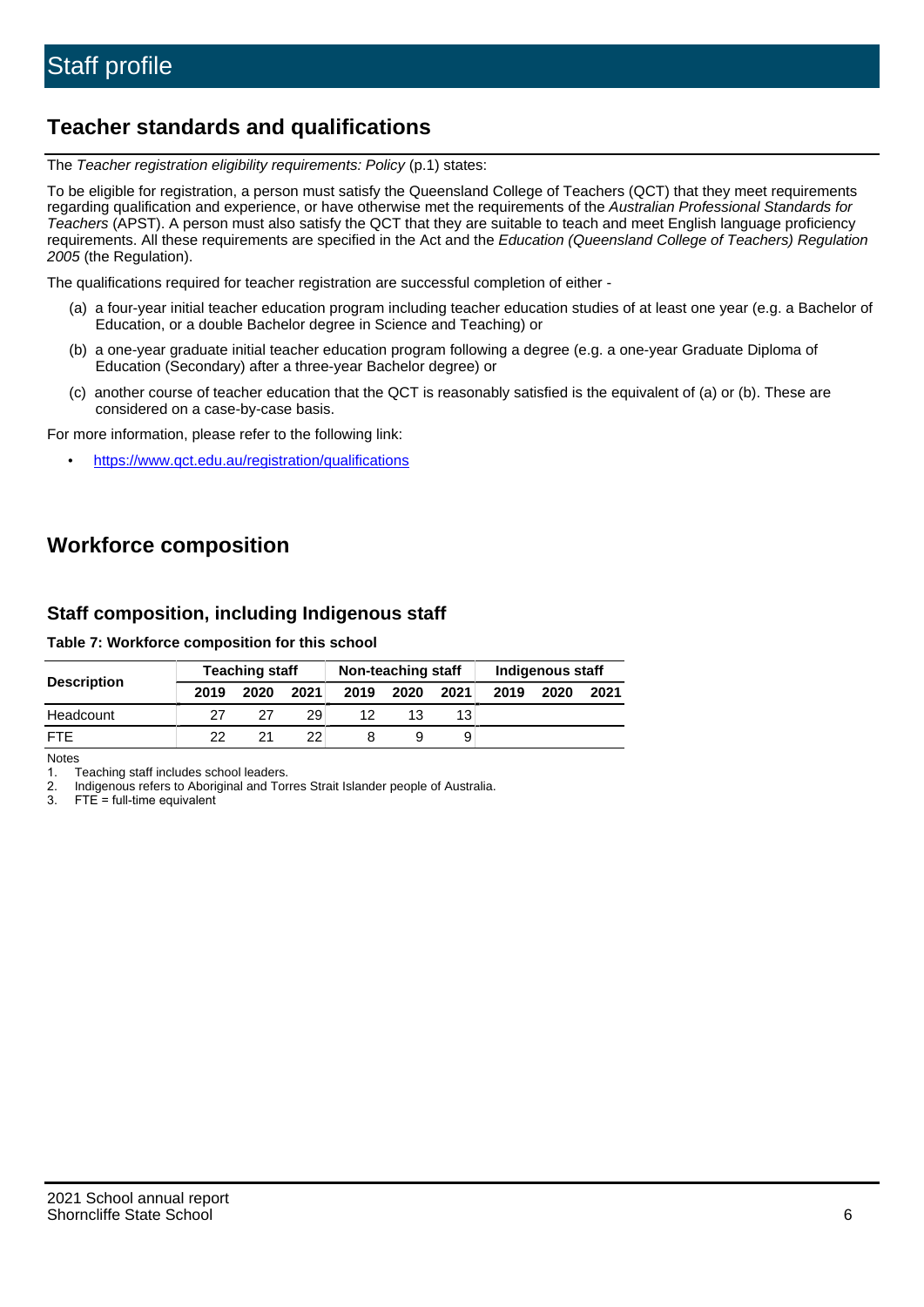# **Key student outcomes**

## **Student attendance**

Tables 8–9 show attendance rates at this school as percentages. In 2020, the COVID-19 health emergency affected student attendance in Queensland Government schools. Comparisons between 2020 and other years' attendance data should not be made.

#### **Table 8: Overall student attendance at this school**

| <b>Description</b>                                  | 2019 | 2020 | 2021 |
|-----------------------------------------------------|------|------|------|
| Overall attendance rate for students at this school | 93%  | 93%  | 93%  |

Notes

1. The attendance rate is the full- and part-time days attended as a percentage of enrolled school days.

2. Full-time students only.

#### **Table 9: Student attendance rates for each year level at this school**

| <b>Year Level</b> | 2019 | 2020 | 2021 |
|-------------------|------|------|------|
| Prep Year         | 94%  | 93%  | 93%  |
| Year <sub>1</sub> | 93%  | 94%  | 94%  |
| Year 2            | 93%  | 93%  | 93%  |
| Year 3            | 92%  | 94%  | 91%  |
| Year 4            | 95%  | 92%  | 94%  |
| Year 5            | 93%  | 93%  | 94%  |
| Year <sub>6</sub> | 93%  | 93%  | 94%  |

Notes

1. The attendance rate is the full- and part-time days attended as a percentage of enrolled school days.

2. Full-time students only.

3. DW = Data withheld to ensure confidentiality